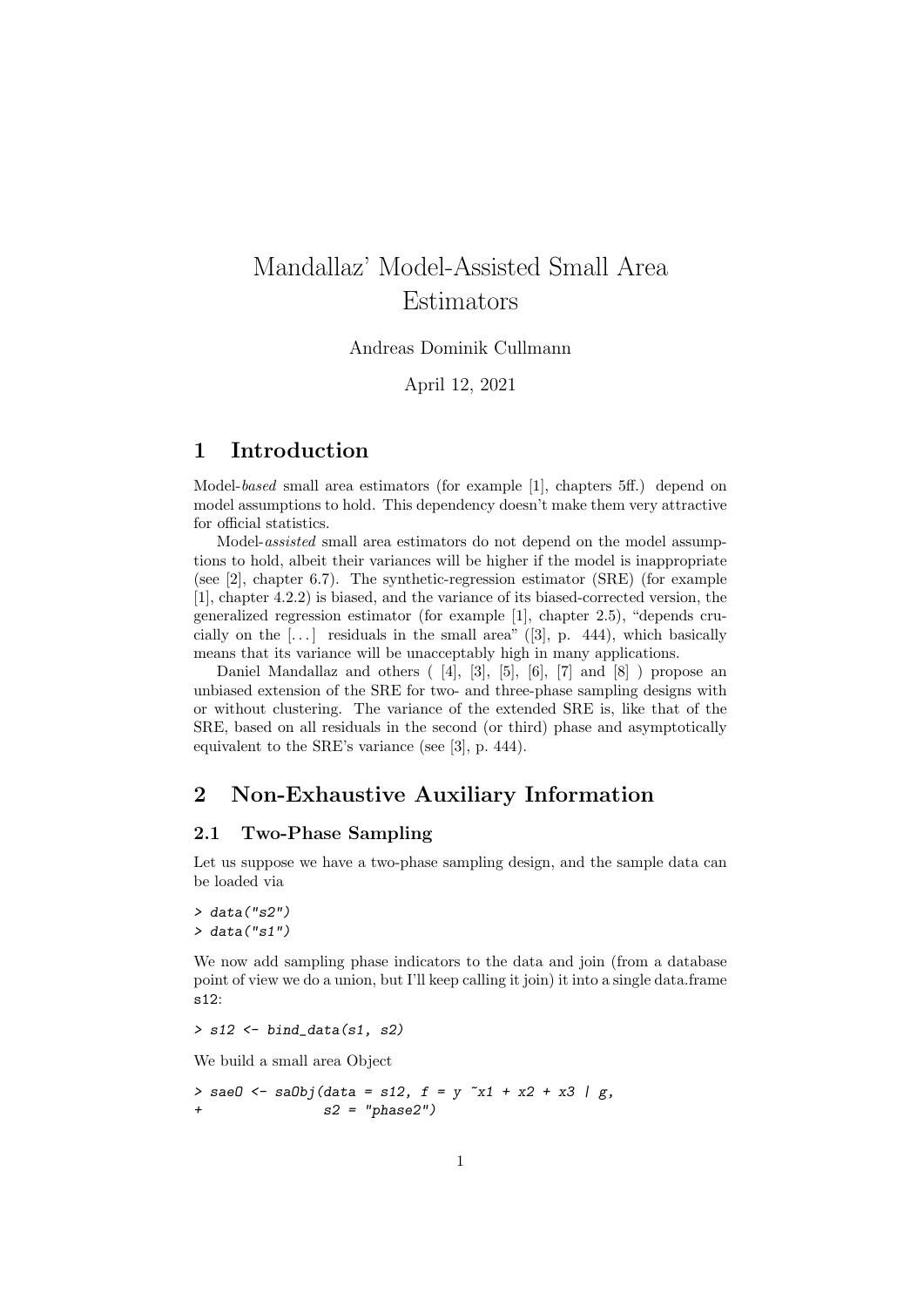and get the small area estimations for the non-exhaustive case as

```
> predict(saeO)
```

```
small_area prediction variance psynth var_psynth psmall var_psmall
1 a 378.8590 487.3680 367.2796 303.1129 378.7573 533.7463
2 b 391.8262 417.3442 385.1562 314.9198 391.8016 455.7217
```
#### 2.2 Three-Phase Sampling

Suddenly we stumble across data from a third sampling phase, the null phase (s0 has all the predictors of  $s2$ , but we keep only one – if we kept all of them, we'ld be back to two-phase sampling with more observations), and we join all three phases into s012:

```
> data("s0")
> s0$x1 <- s0$x3 <- NULL
> s012 <- bind_data(s1, s2, s0)
```
from which we predict again:

```
> predict(saObj(data = s012, f = y x1 + x2 + x3 | g,
              s2 = "phase2", s1 = "phase1")small_area prediction variance psynth var_psynth psmall var_psmall
1 a 397.1866 311.8078 385.5963 82.87085 397.0740 313.5043
2 b 404.2197 271.9036 397.5939 82.71266 404.2394 223.5145
```
Note the drop in variance induced by the extensive null phase sampling.

## 3 Partially Exhaustive Auxiliary Information

Let us suppose we knew the estimated small area means of the fixed effect sampled in all three phases to be the true small area means:

```
> tm1 <- as.data.frame(tapply(s012$x2, s012$g, mean))
> names(tm1)[1] <- c("x2"); tm1$g <- row.names(tm1)
> predict(saObj(data = s12, f = y^2 + x^2 + x^3 + x^4)
              s2 = "phase2", smallAreaMeans = tm1))small_area prediction variance psynth var_psynth psmall var_psmall
1 a 397.1866 295.1857 385.5963 66.26848 397.0740 296.9019
2 b 404.2197 254.2177 397.5939 64.90029 404.2394 205.7021
```
Again, the variance estimation is reduced, but not as markedly as before: due to the extensive null phase the mean estimations had very small variances (which added to the small area estimation variances).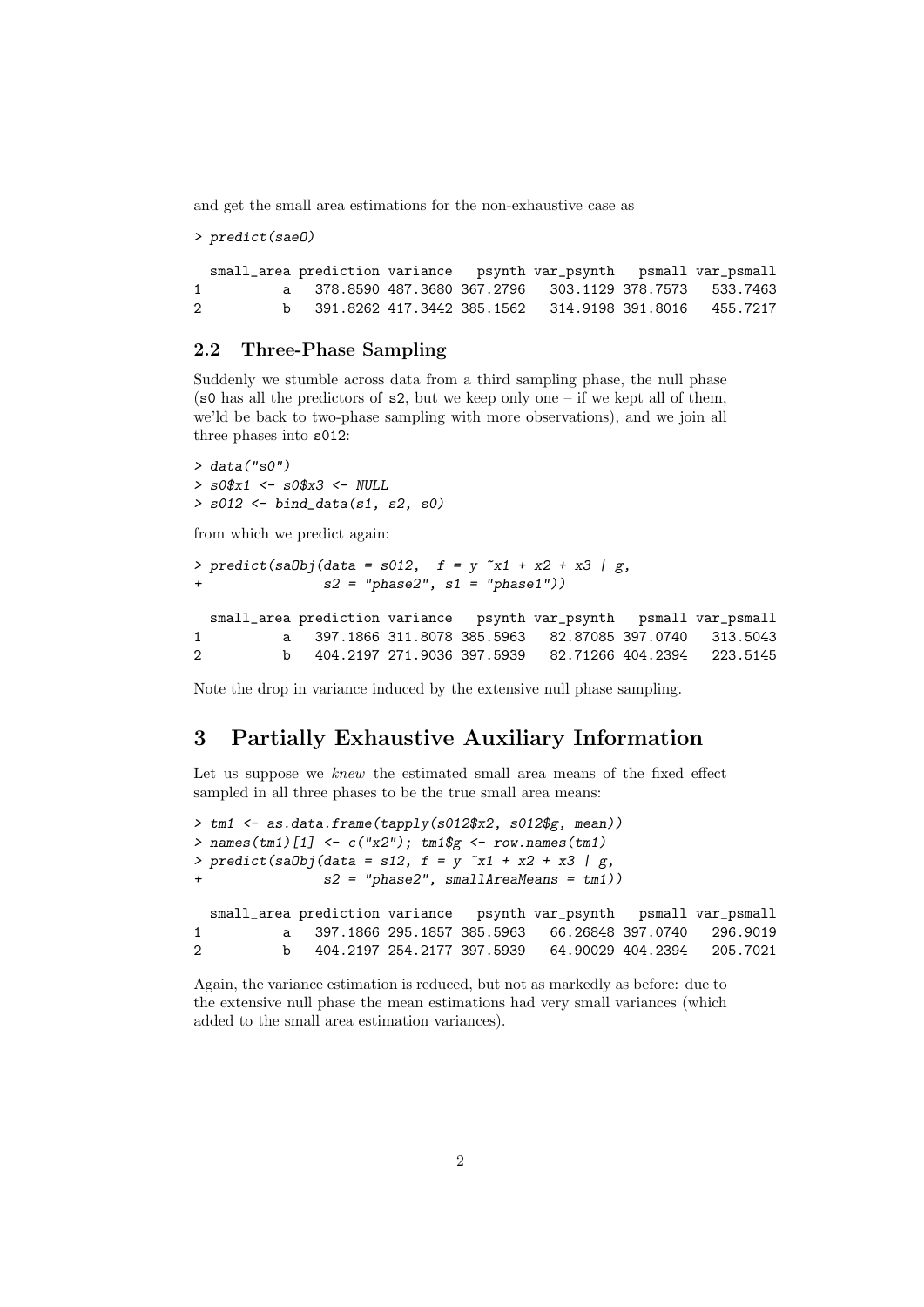## 4 Exhaustive Auxiliary Information

Of course we could also take our estimated small area means of all fixed effects from the first and second phase to be the true means:

```
> preds <- paste("x",1:3, sep="")
> tm \leq as.data.frame(rbind(colMeans(subset(s12, g == "a")[, preds]),
                          \text{colMeans}(\text{subset}(s12, g == "b")[, preds])
+ )
+ ); tm$g=c("a", "b")
```
That would give us the smallest variance estimates:

```
> predict(saObj(data = s12, f = y x1 + x2 + x3 | g,
              s2 = "phase2", smallAreaMeans = tm))
 small_area prediction variance psynth var_psynth psmall var_psmall
1 a 378.8590 223.1295 367.2796 39.66430 378.7573 270.2977
2 b 391.8262 142.0318 385.1562 38.60882 391.8016 179.4107
```
### 5 Model-Based Small Area Estimation

Wait! If I use the code in Appendix A to calculate the EBLUP for the basic unit level model given by [1], chapter 7.2, I get at least a much smaller mse1:

```
> source("Rao.R")
> library(nlme)
> dat <- subset(s2, ! is.na(s2$g))
> dat \leq dat [with(dat, order(g)), TRUE]
> aLmeObj \leq 1me(y \inftyx1 + x2 + x3, data = dat, random = \infty1 | g)
> foo \le new(Class = "sae", lmeObj = aLmeObj, domain.df = tm)
> sae(foo)
     eblup mse1 mse2
a 376.6563 98.99138 258.9288
```
b 393.4619 101.48354 300.4883

Of course you do, but you rely on the model's assumptions to hold. Have you checked them?

No, I don't even know what they are. But even if the tests would not reject the hypotheses of the assumptions being valid on, say, a .95 confidence level, I could never be sure.

That's why I wrote maSAE. I see, but wait again, what is  $\dots$ 

# 6 Cluster Sampling

```
> grep(".*clust", capture.output(str(s1)), value = TRUE)
[1] " $ clustid : int 288 288 349 349 349 349 427 427 434 505 ..."
```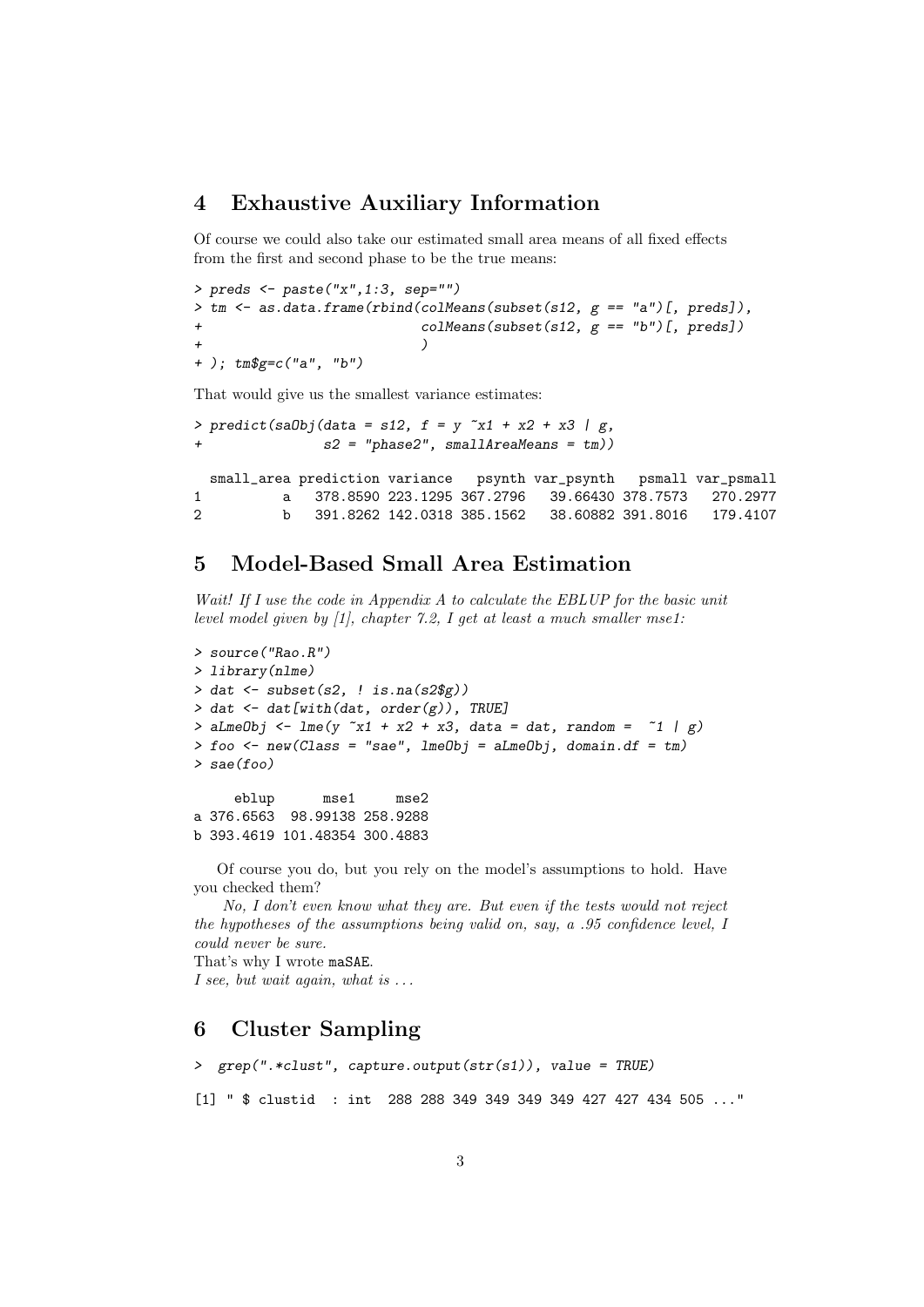#### . . . this "clustid" in the data.frames?

Dear, I forgot that sampling for my completely made up example data was done with a cluster design! So all the above variances estimates are too optimistic. My fault. For the sake of CPU time on CRAN, I'll leave the following to you:

```
> predict(saObj(data = s12, f = y^x x1 + x2 + x3 / g,
             s2 = "phase2", cluster = "clustid"))> predict(saObj(data = s012, f = y x1 + x2 + x3 | g,
             s2 = "phase2", s1 = "phase1",+ cluster = "clustid"))
> predict(saObj(data = s12, f = y x1 + x2 + x3 | g,
+ s2 = "phase2", smallAreaMeans = tm1,
+ cluster = "clustid"))
> predict(saObj(data = s12, f = y^2 + x^2 + x^3 + x^4,
+ s2 = "phase2", smallAreaMeans = tm,
+ cluster = "clustid"))
```
# References

- [1] J.N.K. Rao. Small Area Estimation. Wiley Series in Survey Methodology. Wiley, 2003.
- [2] Carl-Erik Särndal, Bengt Swensson, and Jan Wretman. Model Assisted Survey Sampling. Springer Series in Statistics. Springer, 1992.
- [3] Daniel Mandallaz. Design-based properties of some small-area estimators in forest inventory with two-phase sampling. Canadian Journal of Forest Research, 43(5):441–449, 2013.
- [4] Daniel Mandallaz. Design-based properties of some small-area estimators in forest inventory with two-phase sampling. Technical report, Eidgenössische Technische Hochschule Zurich, Departement Umweltsystemwissenschaften, ¨ 2012.
- [5] Daniel Mandallaz, Jochen Breschan, and Andreas Hill. New regression estimators in forest inventories with two-phase sampling and partially exhaustive information: a design-based monte carlo approach with applications to small-area estimation. Canadian Journal of Forest Research, 43(11):1023– 1031, 2013.
- [6] Daniel Mandallaz. Regression estimators in forest inventories with two-phase sampling and partially exhaustive information with applications to smallarea estimation. Technical report, Eidgenössische Technische Hochschule Zürich, Departement Umweltsystemwissenschaften, 2013.
- [7] Daniel Mandallaz. A three-phase sampling extension of the generalized regression estimator with partially exhaustive information. Canadian Journal of Forest Research, 44(4):383–388, 2014.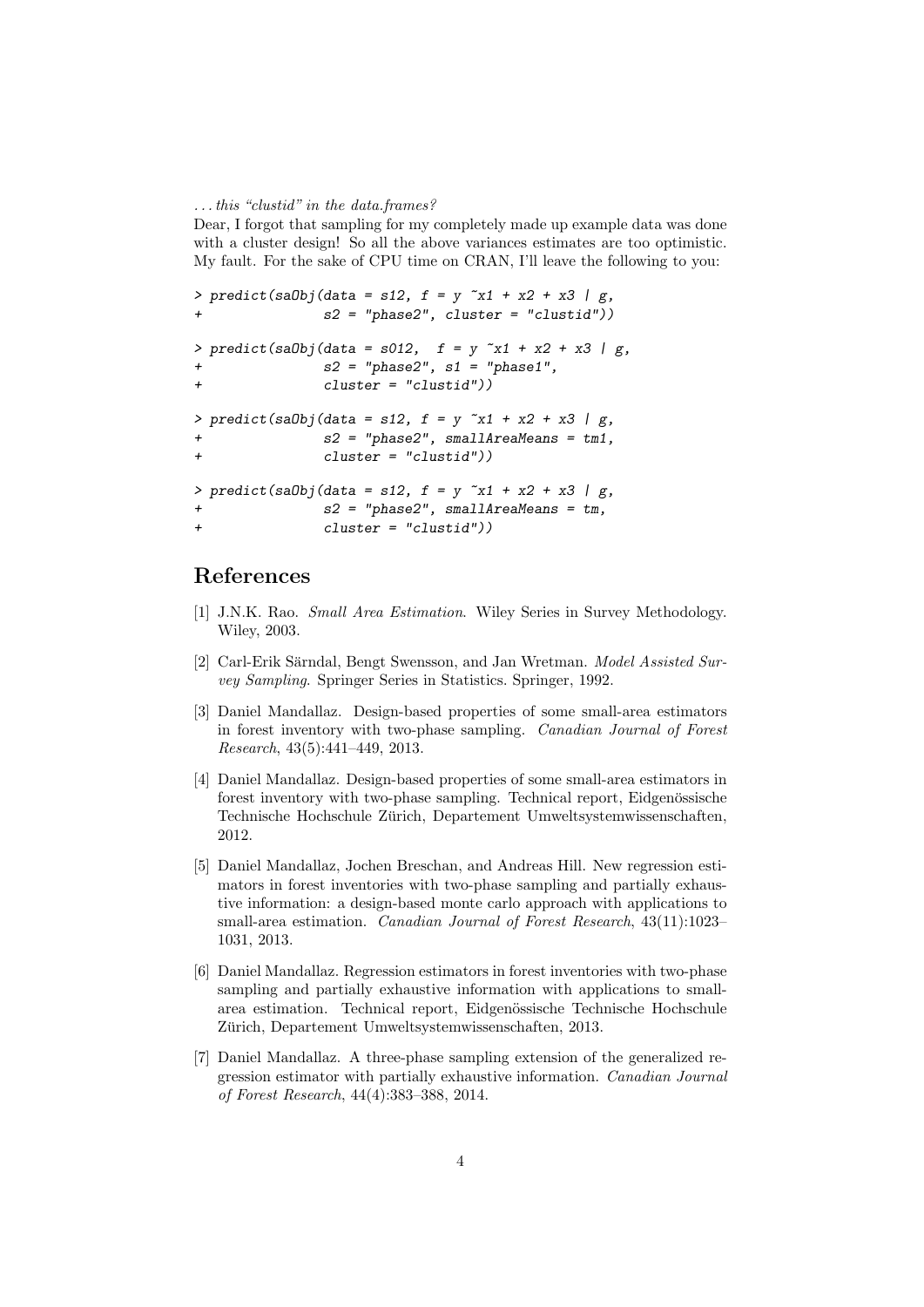[8] Daniel Mandallaz. Regression estimators in forest inventories with threephase sampling and two multivariate components of auxiliary information. Technical report, Eidgenössische Technische Hochschule Zürich, Departement Umweltsystemwissenschaften, 2013.

# A Rao.R

```
library ("methods")
set Old Class (c ('1me'))\text{setClass} ( \text{Class} = "sae", representation = representation (
               lmeObj = "lme"domain. df = "data frame")
           , validity = function (object){
             if ( object@lmeObj$method != 'REML')
               return("lme method wasn't REML, can't handle this")if (! all (c (attr ((get Groups (object@lmeObj)), 'label'), dimnames (attr(terms(formula(object@lmeObj))), "r factors") | [2]%in% names (object@domain.df)
                        )
                 ) return ('Names in domain . df do not match names in lmeObj')
             unitName <− attributes (getGroups (object@lmeObj)) $ label
             \inf (! all (eval(parse(text = paste(sep = ''
                                       , ' ob ject@domain . d f $ '
                                       , unitName ) ) )
                       %in% unique (getGroups (object@lmeObj))
                        )
                ) return ('Unknown unit in domain. df')
          }
           )
setGenerator (name = "sae"
             , def = function (object, \dots) { standard Generic ("sae")}
             )
setMethod ( f = "sae", signature (object = "sae")
            , function (\text{object}) {
             lmeObj < object@lmeObj
              domain. df \leftarrow object@domain. dfeval(parse(text=past (sep =, 'domain.df$'
                              , set diff (\text{dimnames}(\text{attr}(\text{terms}(\text{formula}(\text{lmeObj})))\left( n, \frac{\sqrt{3}}{2} \text{ factors}^n \right) ) [[1]]
                                          , dimnames ( attr(terms(formula(lmeObj)), "factors"))[[2]])
                              , \leq -1'))
              unitName <− attributes (getGroups (lmeObj)) $ label
              units \leftarrow unique (getGroups (lmeObj))
              units eq \leftarrow seq (along = units); \text{ names} (units eq) \leftarrow unitsn <− tapply (getGroups (lmeObj), getGroups (lmeObj), length)
              ## the estimated Variances, see p.137, last paragraph
              varV \langle as . numeric (VarCorr (lmeObj)[1,1])
              varE \leftarrow as . numeric (VarCorr (lmeObj)[2,1])
             ## Vector of the mean Residual per Unit
```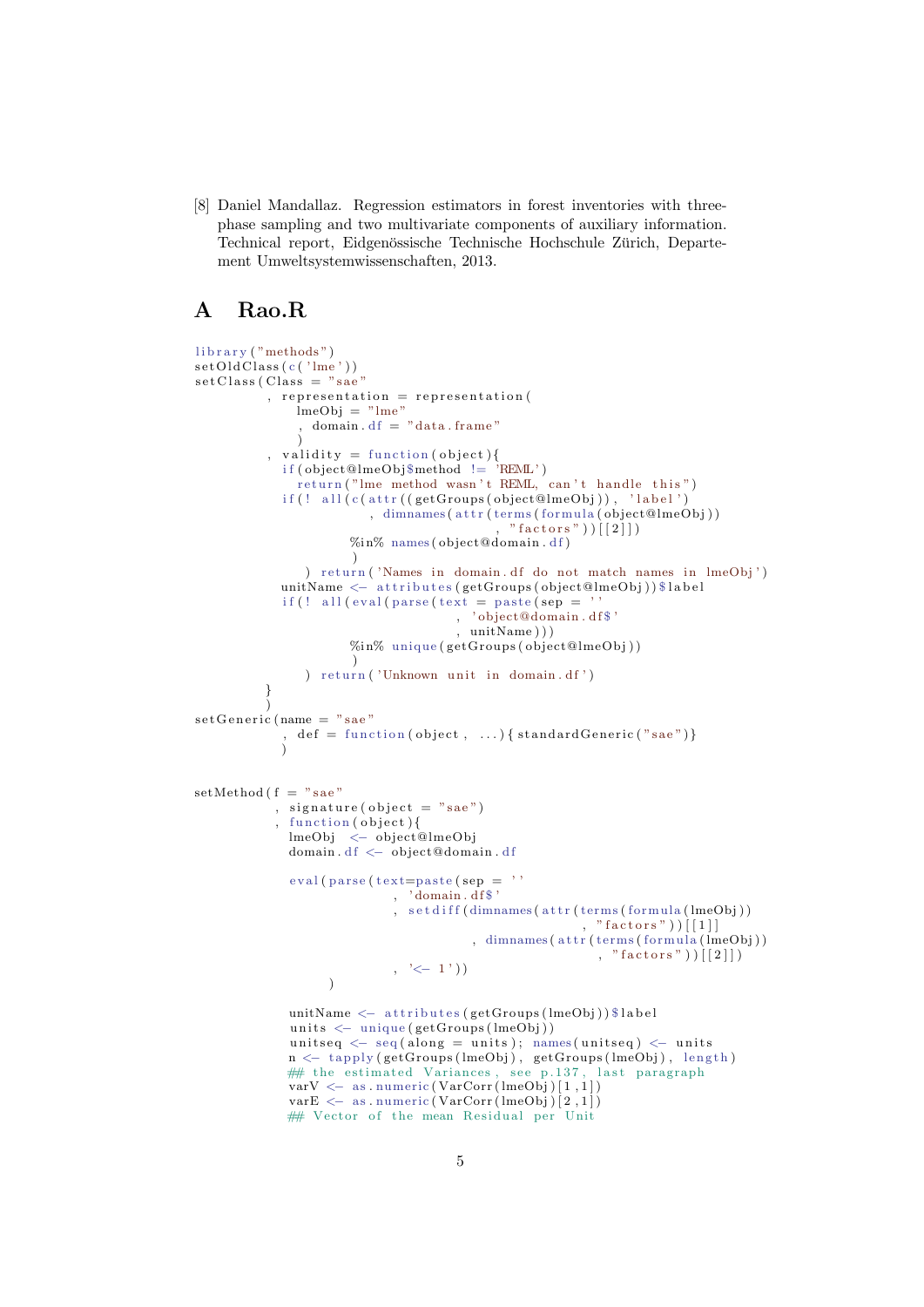```
mUnitRes \leftarrow \text{tapply} (\text{resid} (\text{lmeObj}, \text{level} = 0), names (resid (lmeObj, level = 0))
                           , mean) [ levels (units )]
## list of design matrices, multipurpose
IX \leftarrow lapply (X = \text{unitseq}), FUN = function(i, \text{ lmeObj}, \text{ unitName})unit \leftarrow units[i]X \leftarrow \text{ model matrix} (\text{formula} (\text{lmeObj})), subset (lmeObj$data
                                                          , eval (parse (text
                                                                            = unitName ))
                                                          = unit))
                     return(X)}
                  , lmeObj
                    , unitName
                  )
\# list of R7.2.4, multipurpose
\text{IR7.2.4} \leftarrow \text{lapping (X = units)}, FUN = function(i, n, varV, varE)unit \leftarrow units[i]n \cdot i \ \n\leftarrow \ n \left[ \text{unit} \right]R7.2.4 \leq \text{varV} / (\text{varV} + \text{varE} / n.i)return (R7.2.4)
                         }
                         , n
                         , varV
                         , varE
                         )
## list of R7.2.7 to build the sum in R7.2.12
lR7.2.7 \leftarrow lapply (X = unitseq
                         , FUN = function (i, n, lX, lR7.2.4, varV, varE)unit \leftarrow units[i]X \leftarrow \frac{1}{X} \left[ \left[ \text{unit} \right] \right]n \cdot i \leq n \vert \text{unit} \vertR7.2.4 < - R7.2.4 [[unit]]
                            R7.2.2 \leq 1 / varE *
                               (diag(n.i) - R7.2.4 / n.i * rep(1, n.i))\% * \ t (rep (1, n.i)))
                            R7.2.7 \leftarrow t(X) %*% R7.2.2 %*% X
                           return (R7.2.7)}
                         , n
                         , lX
                         , lR7 . 2 . 4
                         , varV
                           , varE
                         )
sumAi <− Reduce ( '+' , lR7 . 2 . 7 )
\text{IR7.2.30} \leftarrow \text{lapping (X = unitseq)}, FUN = function (i, n, varV, varE) {
                            unit \leftarrow units[i]n.i <− n[unit]<br>R7.2.30 <− varE + varV * n.i
                             return (R7.2.30)}
                          , n
                          , varV
                           , varE
                          )
R7.2.27 \le -0.5 * \text{ sum} (n^2 * \text{ units} (1R7.2.30)^2 - )R7.2.28 < -0.5 * sum((n-1) * sqrt(varE)^{-1} - 4 + units(1R7.2.30)^{-1} - 2)
```